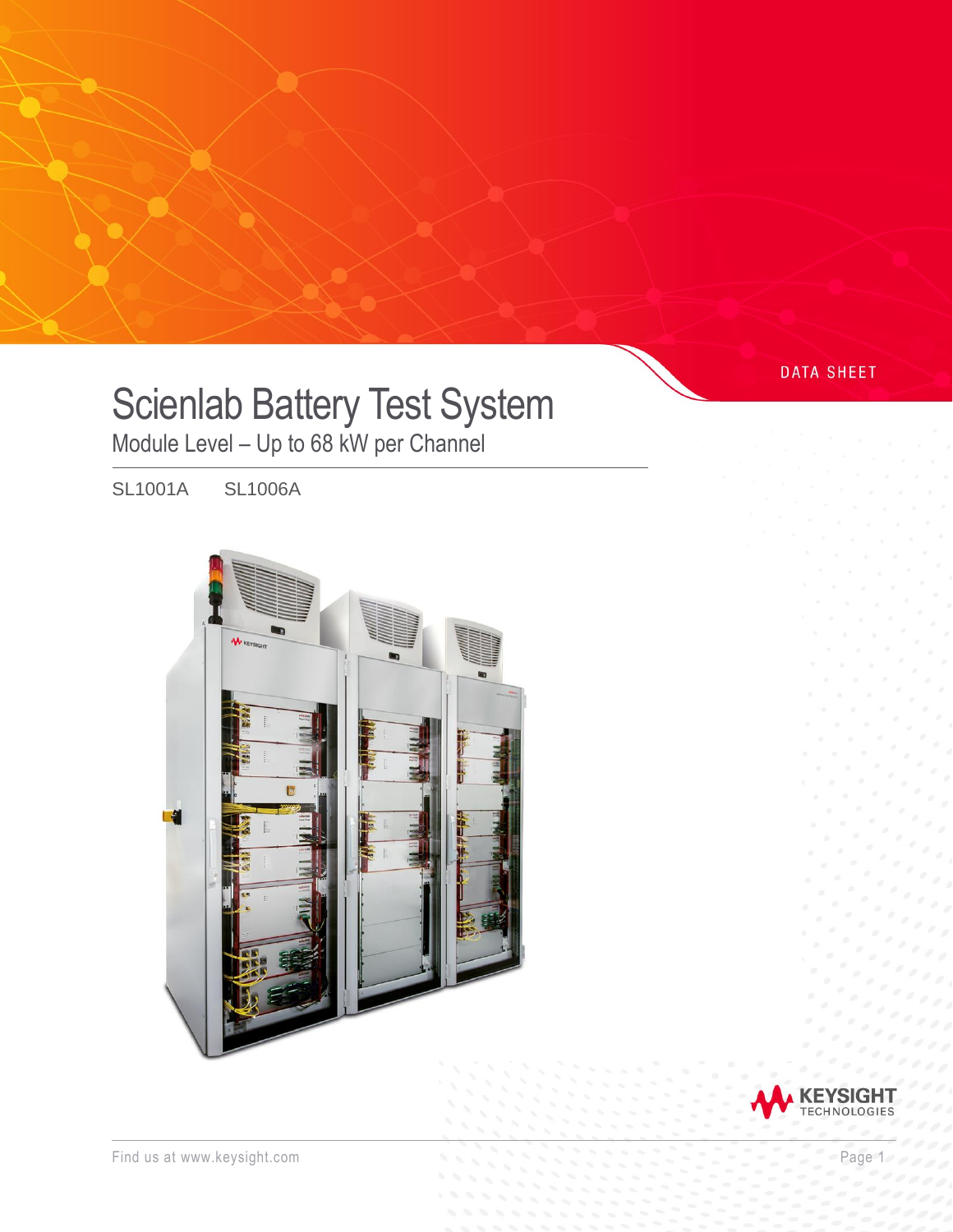# **Table of Contents**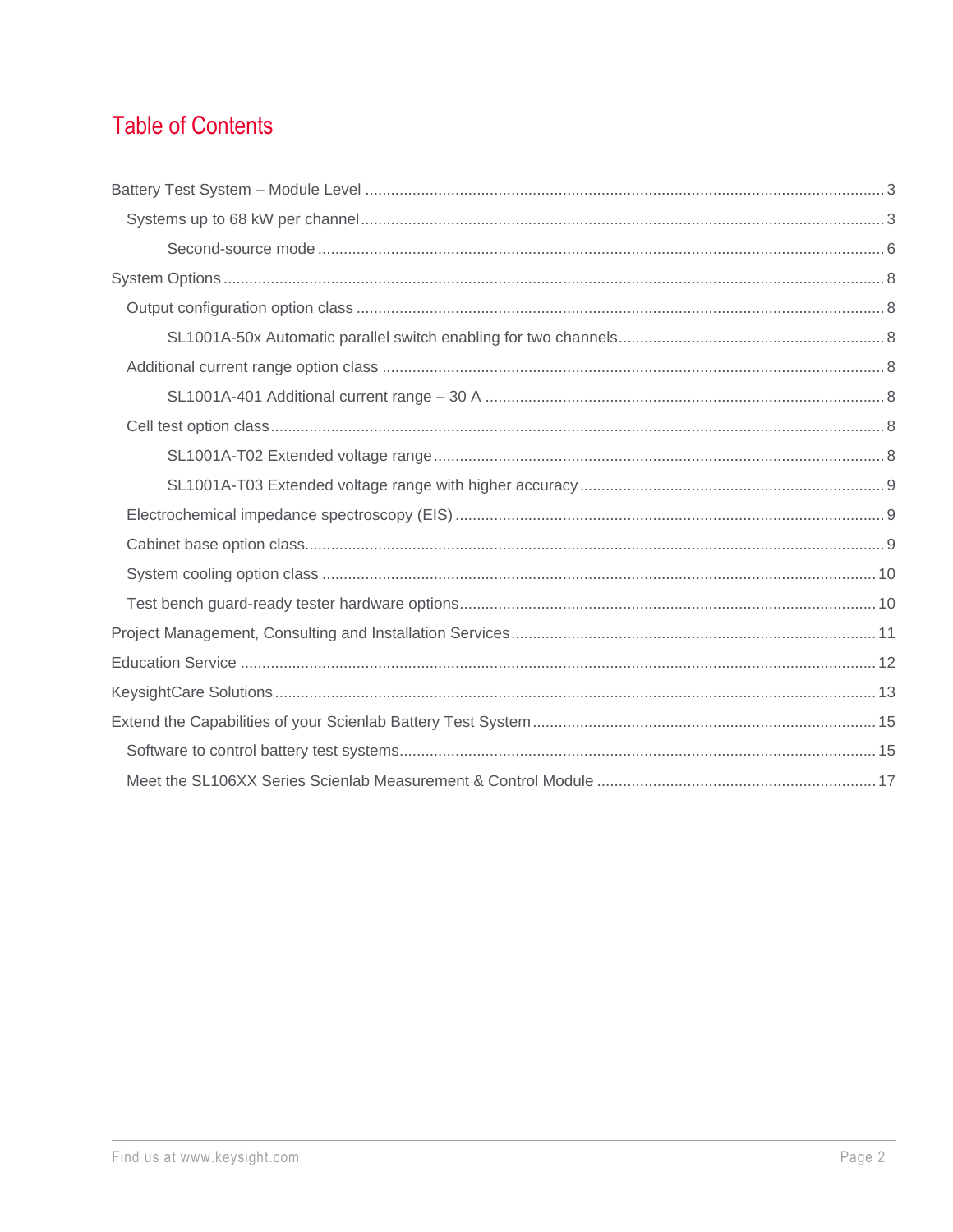# <span id="page-2-0"></span>Battery Test System – Module Level

# <span id="page-2-1"></span>Systems up to 68 kW per channel

The Scienlab Battery Test System – Module Level is an electric system which is designed to provide sink and source for battery modules for automotive and industrial applications.

## **High performance for all your applications**

With the interconnection of battery cells to modules further requirements are necessary on your test equipment. Higher tensions and an increase in electrical power is necessary to:

- Record several temperatures to investigate the reciprocal electrical and thermal influence of the cells.
- Check the mechanical connections and the performance of the module.
- Communicate with the Battery Management System (BMS).

# **Highlights**

- Efficient and cost-effective operation because of recovery capabilities even for endurance tests with many channels.
- Module is useable as a cell test system with a relatively constant measurement precision for testing battery cells with up to 6 V (optional).
- Synchronize BMS values as variable or as switch-off criteria directly in the test sequence.
- Direct control of the output source via the BMS.



Battery test laboratory managed by PathWave Lab Operations for Battery Test.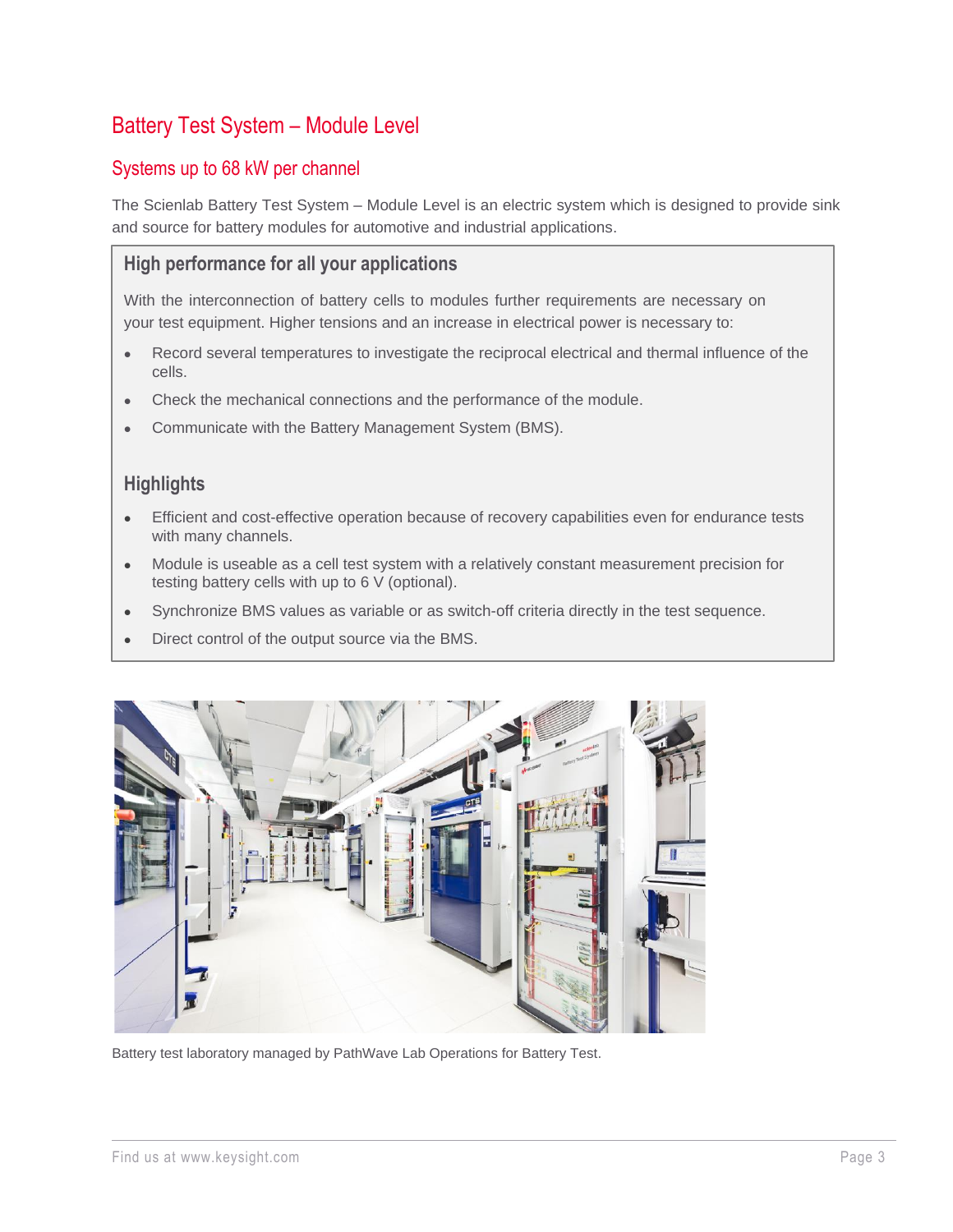The following voltage, current and power options per channel are available:

|                                  | 20V             | 60 V            | 80 V            | 90V             | 200 V           | 300V            |
|----------------------------------|-----------------|-----------------|-----------------|-----------------|-----------------|-----------------|
| Voltage<br>accuracy <sup>1</sup> | $\pm 0.05\%$ of | $\pm 0.05\%$ of | $\pm 0.05\%$ of | $\pm 0.05\%$ of | $\pm 0.05\%$ of | $\pm 0.05\%$ of |
|                                  | measured        | measured        | measured        | measured        | measured        | measured        |
|                                  | value,          | value,          | value,          | value,          | value,          | value,          |
|                                  | $±4$ mV         | $±12$ mV        | $±16$ mV        | $±18$ mV        | $±40$ mV        | $±60$ mV        |
|                                  | (offset)        | (offset)        | (offset)        | (offset)        | (offset)        | (offset)        |

| <b>Current options</b>                |         | 100 A                                         | 300 A                                         |     | 500 A                                              |                                                | 600 A        | 750 A                                          |
|---------------------------------------|---------|-----------------------------------------------|-----------------------------------------------|-----|----------------------------------------------------|------------------------------------------------|--------------|------------------------------------------------|
| Current accuracy <sup>1</sup>         |         | $±0.05%$ of<br>measured<br>value,<br>$±20$ mA | $±0.05%$ of<br>measured<br>value,<br>$±60$ mA |     | $\pm 0.05\%$ of<br>measured<br>value,<br>$±100$ mA | $±0.05%$ of<br>measured<br>value,<br>$±120$ mA |              | $±0.05%$ of<br>measured<br>value,<br>$±150$ mA |
| Ripple                                |         | 0.4A                                          | 1.2A                                          |     | 2A                                                 | 2.4A                                           |              | 3 A                                            |
|                                       |         |                                               |                                               |     | <800 µs typ., max. 1 ms, -90 to +90%               |                                                |              |                                                |
| Rise and fall time <sup>2</sup>       |         | $-90$ to<br>$+90A$                            | $-270$ to<br>$+270A$                          |     | $-450$ to<br>$+450$ A                              | $-540$ to<br>$+540A$                           |              | $-675$ to<br>$+675A$                           |
| 0 to 20 V                             |         | 2 kW                                          | 3 kW                                          | 6kW |                                                    | 6 kW                                           | <b>12 kW</b> |                                                |
| 0 to 60 $\sqrt{3}$<br>5 to 60 V       |         | 6 kW                                          | 18 kW<br>24 kW                                |     |                                                    | <b>18 kW</b>                                   | 36 kW        |                                                |
| 0 to 80 V $^{3}/$<br>5 to 80 V        | Power   | 8 kW                                          |                                               |     |                                                    | 24 kW                                          | 48 kW        |                                                |
| 0 to 90 $\sqrt{3}$<br>5 to 90 V       | options | 8 kW                                          | 24 kW                                         |     |                                                    | 24 kW                                          | 48 kW        |                                                |
| 0 to 200 V $3/$<br>20 to 200 V        |         |                                               |                                               |     | 48 kW                                              |                                                |              | 48 kW                                          |
| 0 to 300 V $3/$<br>20 to 300 V        |         |                                               | $\overline{\phantom{a}}$                      |     | 68 kW                                              |                                                |              | 68 kW                                          |
| Recommended re-<br>calibration period |         | 12 months                                     |                                               |     |                                                    |                                                |              |                                                |

<sup>1</sup> Measurement and programming accuracy.

 $2$  No switching times within power stage or channel at transition from positive to negative current and vice versa.

<sup>3</sup> Voltage range of 0 to 6 V only available with extended voltage range option s**L1001A-T03**. Voltage range of 0 to 20 V only available with extended voltage range option [SL1001A-T02](#page-8-1).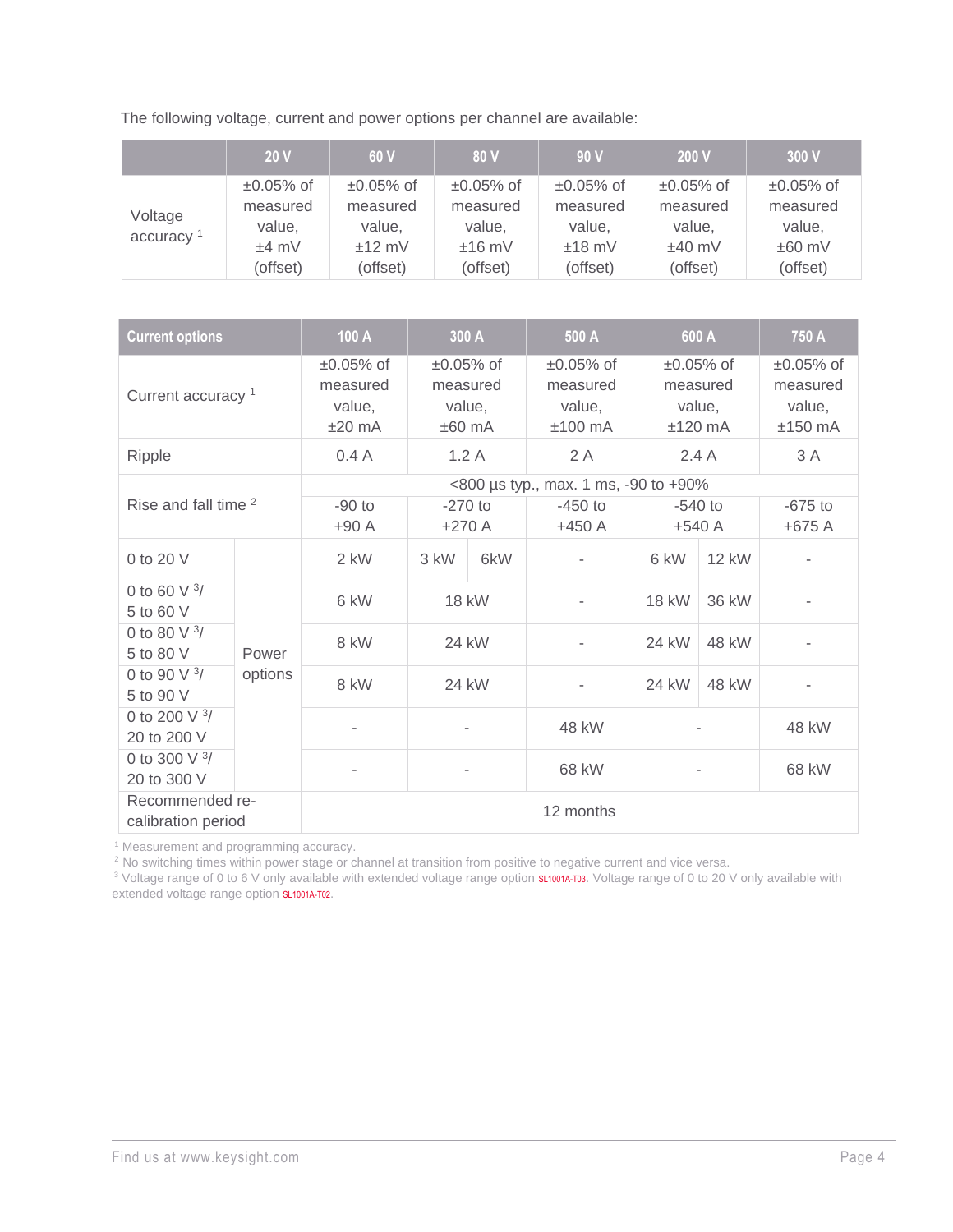



(2 quadrant system) (4 quadrant system)

Figure 1. Maximum power of 5 V to U<sub>max</sub> Figure 2. Maximum power of 0 V to U<sub>max</sub>

#### **Control unit and power amplifier**

- Test Bench Control System (TBCS) Linux real-time PC
- Embedded system for autonomous sequence control
- Measurement data acquisition
- Communication interface: Ethernet

#### **Data acquisition**

- 4-wire measurement
- Sample Rate: max. 20 kHz
- Resolution: 32 bit
- 3x temperature input: PT100 4-wire measurement, -50 to +130 °C, ±1 K per test channel
- Control of external components:
	- o e.g. temperature chamber, conditioning unit (Ethernet protocol required)
	- o Additional protocol implementation possible if component not yet supported

#### **Intrinsic safety**

- Intrinsically safe against overheating, overcapacity, short circuit and idling.
- Protection against reverse polarity by checking the polarity before output contactors can be closed.
- No hardware protection against reverse polarity.
- Monitoring of all internal voltages, currents and temperatures.
- DC output contactors capable to disconnect DUT at full load current.
- Discharge of all internal high voltage sources upon emergency OFF.

#### **Manual parallel operation**

- Manual parallel operation of up to six output stages possible.
- Output contacts including sense circuit have to be interconnected by the customer.
- Director/follower definition via control software Scienlab Energy Storage Discover (ESD).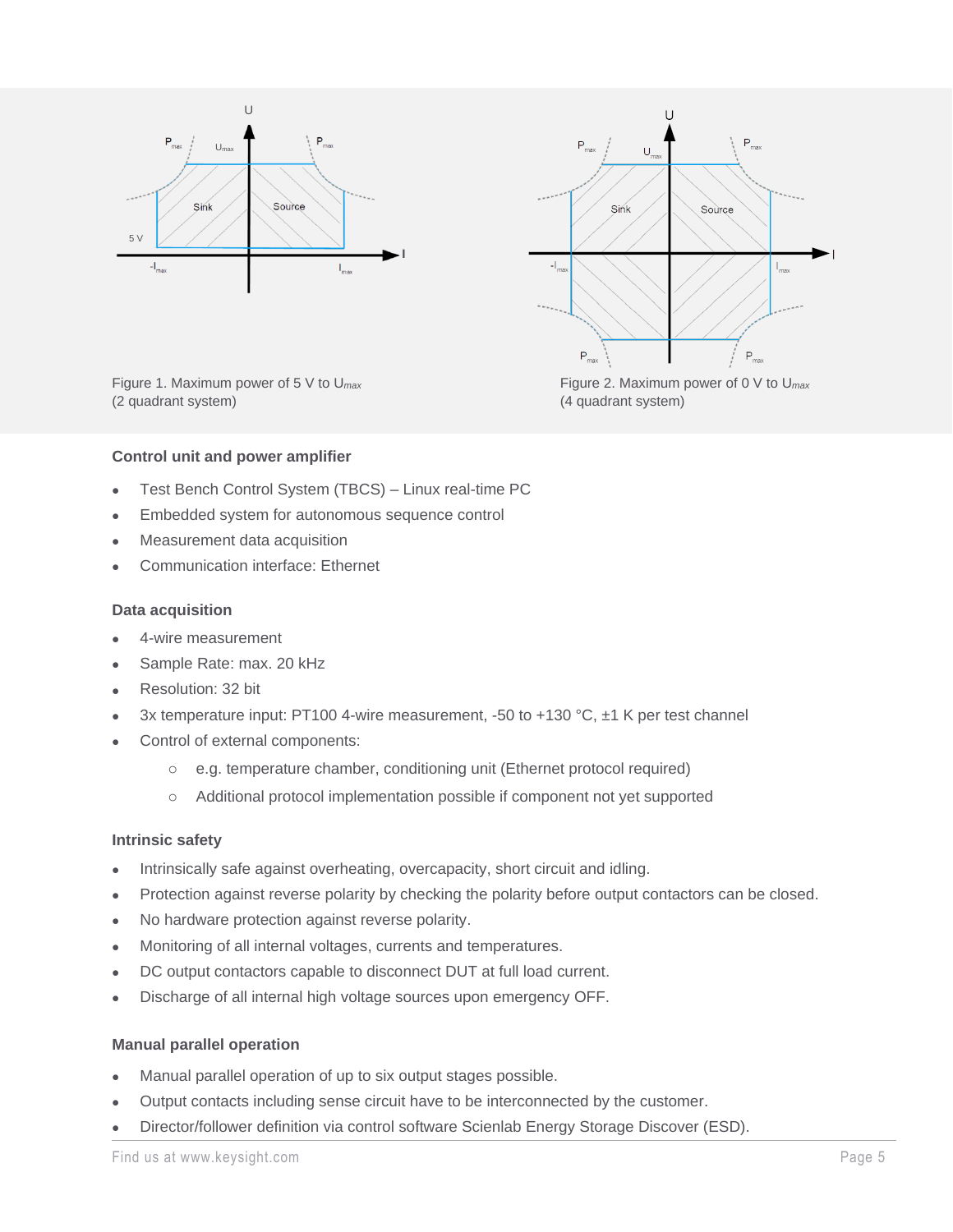# <span id="page-5-0"></span>Second-source mode

The second-source mode makes it possible to parameterize two channels of a battery test system, which is connected to a device under test (DUT), from a test program, to execute the test synchronously, and to save the recorded measurements in a common test report.

Each high-voltage connection can be controlled separately and synchronously with each other. Apply individual current or power profiles in four-wheel drive mode.

**Note**: The second-source mode is an add-on, which must first be activated. Only available for systems with 200 V and 300 V output voltage.

#### **System cabinet**

- Basic dimensions (HxD): 2.6 m x 0.8 m<sup>1</sup>; approx. 500 kg per cabinet
- Total width of the system depends on the amount of test channels and cabinets. The width of each cabinet is 0.8 m. In some cases, an additional side mounted cabinet increases the width by 30 cm.

|             | <b>Channels</b>       | 1 <sup>1</sup>    | 2 <sup>2</sup>       | 3 <sup>1</sup>           | $\overline{4}$     | 5 <sup>1</sup>           | 6 <sup>1</sup>              | 8 <sub>1</sub>           | 10                       | 12                       |
|-------------|-----------------------|-------------------|----------------------|--------------------------|--------------------|--------------------------|-----------------------------|--------------------------|--------------------------|--------------------------|
|             | 100 A<br>2 kW         | 0.8 <sub>m</sub>  | 0.8 <sub>m</sub>     |                          | 0.8 <sub>m</sub>   | $\overline{\phantom{a}}$ | 0.8 <sub>m</sub>            | 0.8 <sub>m</sub>         |                          | 0.8 <sub>m</sub>         |
| <b>20 V</b> | 300 A<br>3 kW         | 0.8 <sub>m</sub>  | 0.8 <sub>m</sub>     | $\overline{\phantom{a}}$ | 0.8 <sub>m</sub>   | $\overline{\phantom{a}}$ | 1.6 <sub>m</sub>            | $\sim$                   |                          | $\overline{\phantom{a}}$ |
|             | 300 A<br>6 kW         | 0.8 <sub>m</sub>  | 0.8 <sub>m</sub>     | $\overline{\phantom{a}}$ | 1.6 <sub>m</sub>   | $\overline{\phantom{a}}$ | 1.6 <sub>m</sub>            |                          | $\overline{\phantom{0}}$ |                          |
|             | 600 A<br>6 kW         | 0.8 <sub>m</sub>  | 0.8 <sub>m</sub>     | $\overline{\phantom{a}}$ | 1.6 <sub>m</sub>   | $\overline{\phantom{a}}$ | 1.6 <sub>m</sub>            |                          | $\overline{\phantom{0}}$ |                          |
|             | 600 A<br><b>12 kW</b> | 0.8 <sub>m</sub>  | 0.8 <sub>m</sub>     | $\overline{\phantom{a}}$ | 1.6 <sub>m</sub>   | $\overline{\phantom{a}}$ | 2.4 <sub>m</sub>            |                          | $\overline{\phantom{a}}$ | $\overline{\phantom{a}}$ |
|             | 100 A<br>6 kW         | 0.8 <sub>m</sub>  | 0.8 <sub>m</sub>     | $\sim$                   | 0.8 <sub>m</sub>   | $\overline{\phantom{a}}$ | 0.8 <sub>m</sub>            | $\sim$                   | $\overline{\phantom{m}}$ | 1.6 <sub>m</sub>         |
| 60 V        | 300 A<br><b>18 kW</b> | 0.8 <sub>m</sub>  | 1.1 <sub>m</sub>     | 1.6 <sub>m</sub>         | 1.9 <sub>m</sub>   | $\overline{\phantom{a}}$ | 2.7 <sub>m</sub>            | 3.5 <sub>m</sub>         | $\overline{\phantom{a}}$ | $\overline{\phantom{a}}$ |
|             | 600 A<br><b>18 kW</b> | 0.8 <sub>m</sub>  | 1.1 <sub>m</sub>     | 1.6 <sub>m</sub>         | 1.9 <sub>m</sub>   | $\overline{\phantom{a}}$ | 2.7 <sub>m</sub>            |                          | $\overline{\phantom{0}}$ | $\overline{\phantom{a}}$ |
|             | 600 A<br>36 kW        | 0.8 <sub>m</sub>  | 1.6 <sub>m</sub>     | 2.4 <sub>m</sub>         | 2.4 m <sup>2</sup> | $\overline{\phantom{a}}$ | $\overline{\phantom{a}}$    |                          |                          |                          |
|             | 100 A<br>8 kW         | 0.8 <sub>m</sub>  | 0.8 <sub>m</sub>     | $\sim$                   | 0.8 <sub>m</sub>   | $\overline{\phantom{a}}$ | $0.8$ m <sup>2</sup>        |                          |                          |                          |
| 80 V        | 300 A<br>24 kW        | 0.8 <sub>m</sub>  | $0.8$ m <sup>2</sup> | 1.6 <sub>m</sub>         | 1.6 m $^{2}$       | $\overline{\phantom{a}}$ | 2.4 m $^2$                  |                          |                          |                          |
|             | 600 A<br>24 kW        | 0.8 <sub>m</sub>  | $1.1 \text{ m}^2$    | 1.6 <sub>m</sub>         | 1.9 m <sup>2</sup> | 2.4 <sub>m</sub>         | 2.7 m <sup>2</sup>          |                          |                          |                          |
|             | 600 A<br>48 kW        | $0.8$ m $^{2}$    | $1.6 \text{ m}^2$    | 2.4 m $^2$               | $3.2 \text{ m}^2$  | $\mathcal{L}^{\pm}$      | $\mathcal{L}_{\rm{max}}$    | $\overline{\phantom{a}}$ | $\overline{\phantom{a}}$ |                          |
|             | 100 A<br>8 kW         | 0.8 <sub>m</sub>  | 0.8 <sub>m</sub>     | $\sim 10^{-1}$           | 0.8 <sub>m</sub>   | $\sim$                   | $0.8 \text{ m}^2$           | $\sim$                   | $\overline{\phantom{m}}$ |                          |
| 90 V        | 300 A<br>24 kW        | 0.8 <sub>m</sub>  | $0.8$ m <sup>2</sup> | 1.8 <sub>m</sub>         | $1.6$ m $^{2}$     | $\overline{\phantom{a}}$ | 2.4 m $^2$                  |                          | $\overline{\phantom{0}}$ | $\overline{\phantom{a}}$ |
|             | 600 A<br>24 kW        | 0.8 <sub>m</sub>  | 1.1 m $^2$           | 1.8 <sub>m</sub>         | 1.9 m <sup>2</sup> | 2.4 <sub>m</sub>         | $2.7 \text{ m}^2$           | $\sim$                   | $\overline{\phantom{a}}$ |                          |
|             | 600 A<br>48 kW        | $0.8 \text{ m}^2$ | 1.6 m $^{2}$         | 2.4 m <sup>2</sup>       | $3.2 \text{ m}^2$  | $\sim 100$               | $\mathcal{L}_{\mathcal{A}}$ | $\overline{\phantom{a}}$ | $\overline{\phantom{a}}$ | $\overline{\phantom{0}}$ |

<sup>1</sup> Height includes rollers. Dimensions without extra accessories like the excess of switches, etc.

<sup>2</sup> For cooling reasons, a simultaneity factor of 0.8 must not be exceeded during long-term operation.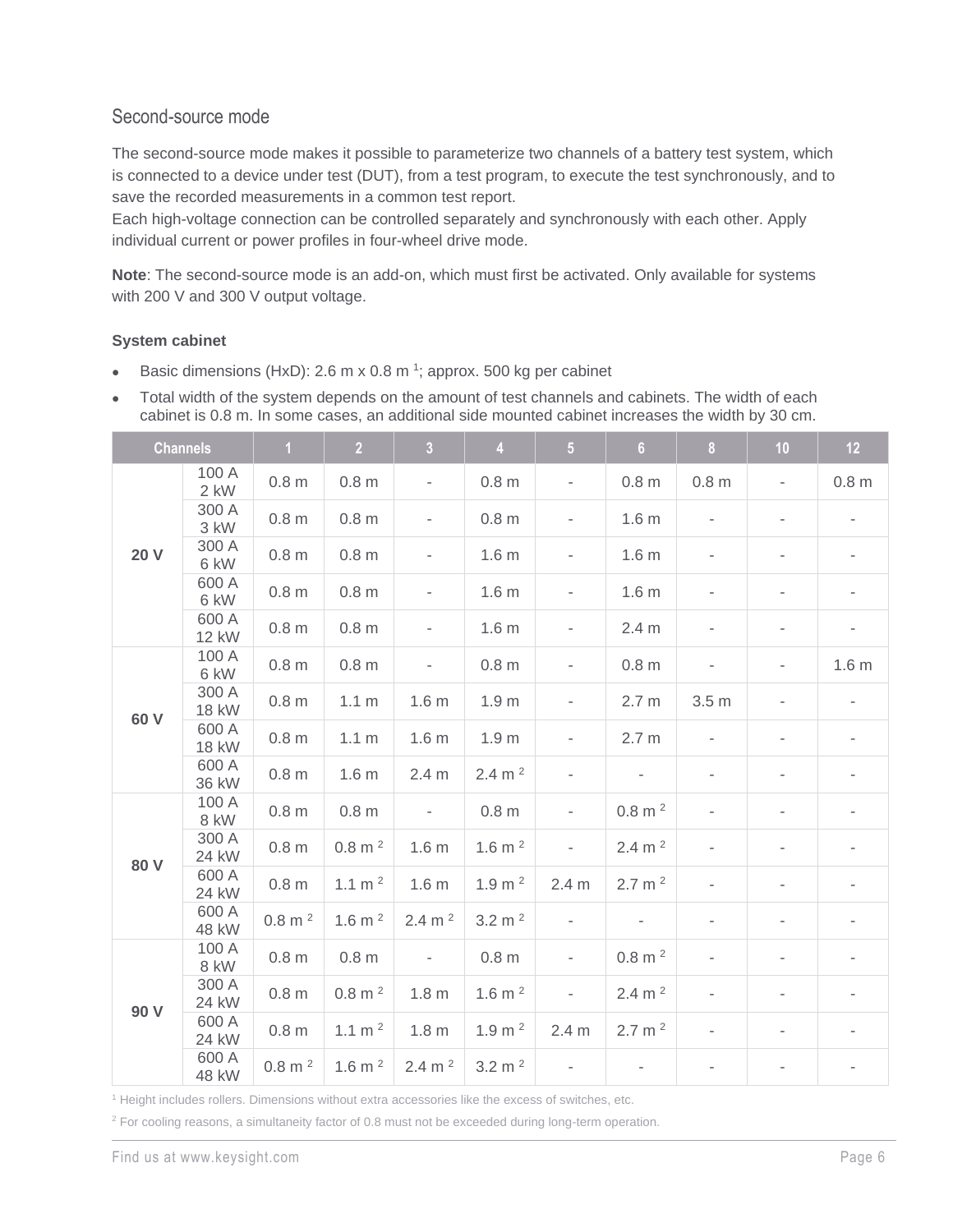|       | <b>Channels</b> |   | $\overline{2}$   | $\overline{3}$           | Ŀy     | $\sqrt{5}$               | 8 <sup>2</sup>           | 10                       | 12 <sub>2</sub> |
|-------|-----------------|---|------------------|--------------------------|--------|--------------------------|--------------------------|--------------------------|-----------------|
| 200 V | 500 A<br>48 kW  | ٠ | 2.6 <sub>m</sub> | $\overline{\phantom{a}}$ | $\sim$ | $\,$                     | ۰                        | $\overline{\phantom{a}}$ |                 |
|       | 750 A<br>48 kW  |   | 2.6 <sub>m</sub> | ٠                        | $\sim$ | $\,$                     | ۰                        | $\sim$                   |                 |
|       | 500 A<br>68 kW  | ٠ | 2.6 <sub>m</sub> | ٠                        | $\sim$ | $\overline{\phantom{a}}$ | $\overline{\phantom{a}}$ | $\sim$                   |                 |
| 300 V | 750 A<br>68 kW  | ٠ | 2.6 <sub>m</sub> | ٠                        | $\sim$ |                          | ۰                        | ٠                        |                 |

- Protection type IP 54
- Control cabinet color: RAL 7035
- Ambient temperature: 10 to 40 °C
- Air humidity: 30 to 75% rel. H.
- Sound pressure level according to DIN EN 3744 <70 dB(A) measured at 1 m distance from front

#### **Active Front End (AFE)**

- Bidirectional power supply
- Reactive power compensation under load  $cos(\varphi) > 0.98$
- Efficiency >90%
- **HF EMC filter**
- Proven respect of limits for conducted interferences within the low voltage grid as per EN61000-6-4

#### **Transformer**

- Common potential separation of all output stages
- Output stages themselves not potential separated

#### **Mains supply**

- 3, N, PE 400 V (±10%), 50 Hz (±0.2 Hz)
- Functional Earth (FE)

#### **Safety**

- Emergency stop switch/main switch (red/yellow) for all-pole disconnection
- Fast stop push button (black)
- Door hinge mounted on the right side
- Door handles: Comfort handles with safety lock
- Parametrizable limits for the protection of the DUT
- Insulation monitoring device <sup>1</sup> (Bender ISOMETER® IR425-D4-1)
- Signal light with magnetic mounting
- Red: Error; yellow: Active, green: Ready

<sup>1</sup> While the monitoring device is switched off it must be ensured that the insulation monitoring device of the DUT is active and linked to the emergency chain. The user is responsible for the safety of the test bench.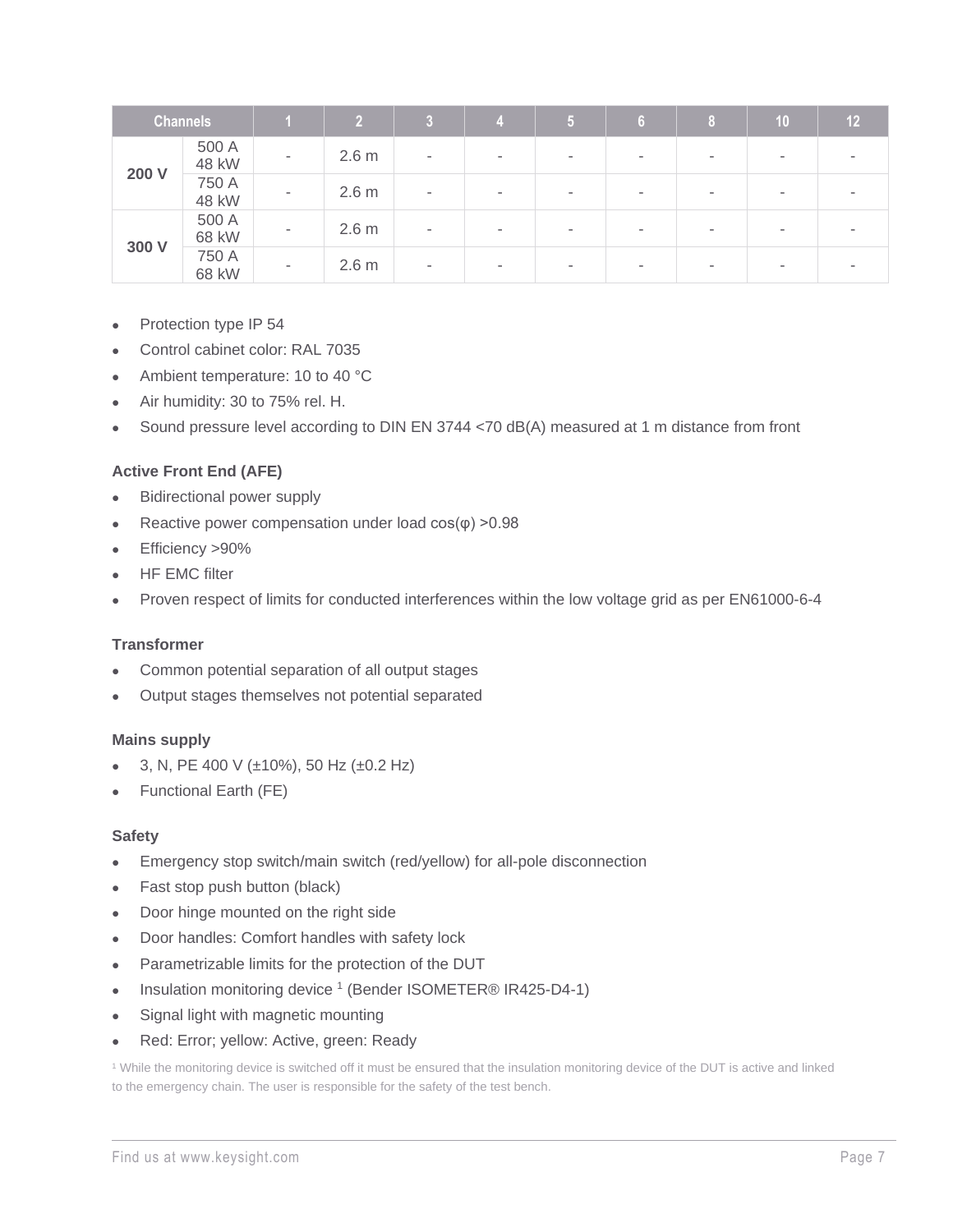#### **Documentation**

- Operating instructions in English
- CE Certificate of Conformity

System design and realization according to applicable safety and regulatory requirements (such as EU Directives). Special customer standards are not taken into account by default and require explicit agreement and quotation. Before delivery, all test systems are subjected to a performance test with a minimal duration of 30 minutes (respectively 20 minutes in case of the 300 V system).

# <span id="page-7-1"></span><span id="page-7-0"></span>System Options Output configuration option class

<span id="page-7-2"></span>SL1001A-50x Automatic parallel switch enabling for two channels

- Parallel operation of two channels automatically controllable within the test sequence
- Parallel operation of channel 1 + 2 with DUT 1 or DUT 2

**Note:** Automatic parallel switch is not available for ±100 A option. The power leads between the test system and the DUT must be designed for double the output current. Connecting two channels in parallel has no effect on the voltage accuracy. The offset of the current accuracy is multiplied by two. The error of the measured value [%] is not affected.

# <span id="page-7-3"></span>Additional current range option class

<span id="page-7-4"></span>SL1001A-401 Additional current range – 30 A

- Measuring range ±30 A, accuracy ±0.05%, ±6 mA (offset)
- Current range selection programmable within the test sequence
- Tester must be disabled to switch the measurement range

**Note**: Only available for 300 A and 600 A output current.

# <span id="page-7-5"></span>Cell test option class

<span id="page-7-6"></span>SL1001A-T02 Extended voltage range

- Voltage range 0 to 20 V (4QS)
- Voltage accuracy:  $\pm 0.05\%$  of measured value  $\pm 0.02\%$  of full-scale value

**Note**: This option is only available for test systems with 200 V and 300 V output voltage.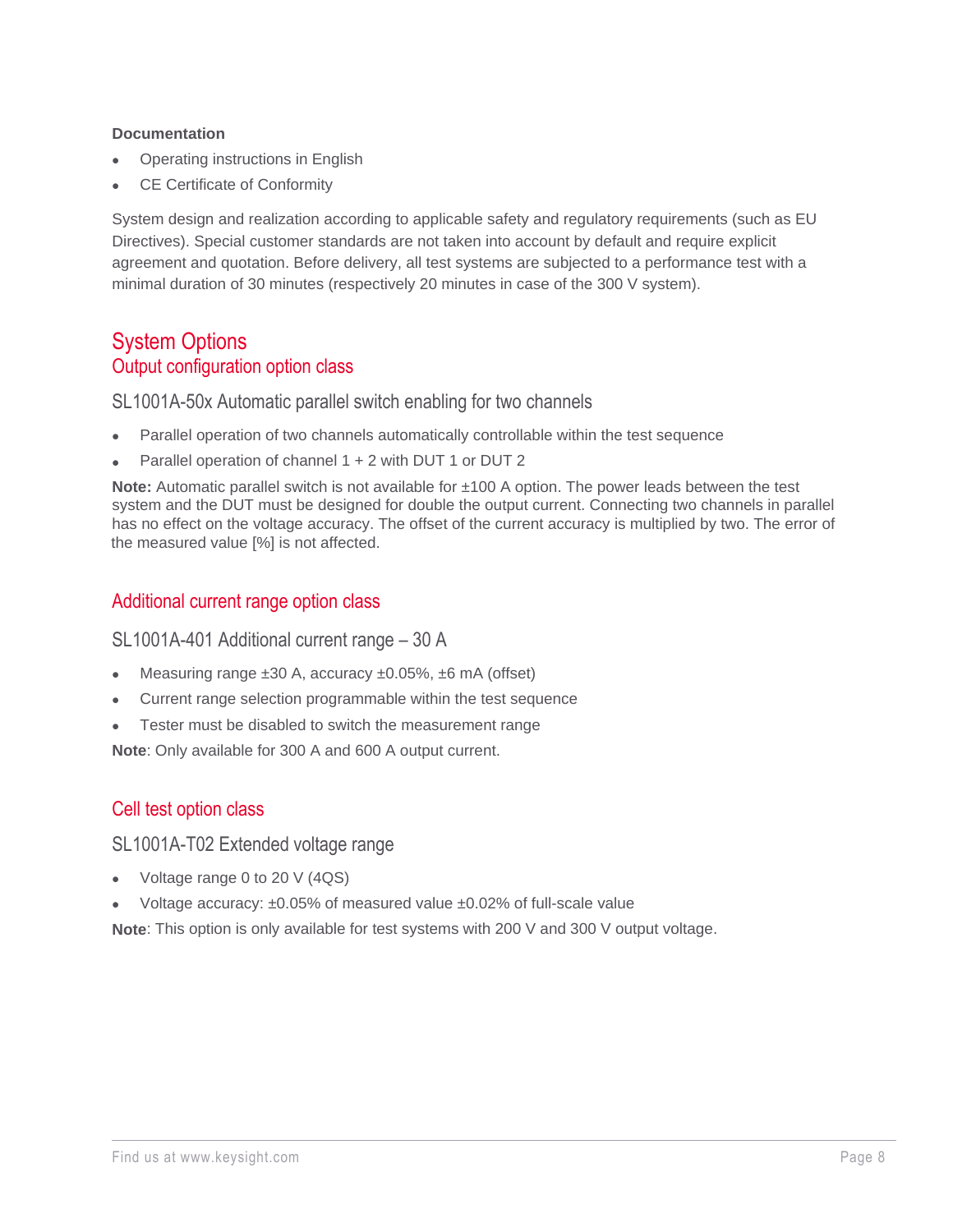# <span id="page-8-0"></span>SL1001A-T03 Extended voltage range with higher accuracy

- Voltage range 0 to 6 V (4QS)
- Voltage accuracy: ±1 mV (typ. 150 µV)
- Voltage range selection programmable within the test sequence

**Note 1**: This option is not available for test systems with output voltages higher than 90 V and is always included in test systems with a voltage range of up to 20 V.

**Note 2:** Not available for systems with 200 V and 300 V output voltage.

**Note 3:** This option can be updated later via the option SL1001AU-T03.

# <span id="page-8-1"></span>Electrochemical impedance spectroscopy (EIS)

#### **SL1001A-001 Electrochemical impedance spectroscopy per channel**

Integrated EIS per test-channel, independently programmable within test sequence:

|                      | 100 A                                    | 300 A | 600 A |  |  |
|----------------------|------------------------------------------|-------|-------|--|--|
| Sinusoidal current   | Up to $5A$                               |       |       |  |  |
| Frequency band       | 100 mHz to $2$ kHz<br>100 mHz to 5 $kHz$ |       |       |  |  |
| Absolute error   Phi | $2^{\circ}$                              |       |       |  |  |
| Absolute error  Z    | $\pm 200 \mu\Omega$                      |       |       |  |  |
| Relative error  Z    | 2%<br>$1\%$                              |       |       |  |  |
| Measurement method   | Galvanostatic, 4-wire-measurement        |       |       |  |  |

**Note**: Not available in combination with 200 or 300 V option. By default, EIS will be calibrated for the full-scale current range only. A calibration for other current ranges (e.g. in combination with additional current range 30 A, SL1001A-401) will only be done on request.

## <span id="page-8-2"></span>Cabinet base option class

#### **SL1001A-701 Base stand**

Battery Tester is placed on top of 15 cm high base stand and is 2.6 m high including the base stand.

#### **SL1001A-702 Rollers**

Battery Tester is placed on top of high rollers and can be moved flexible.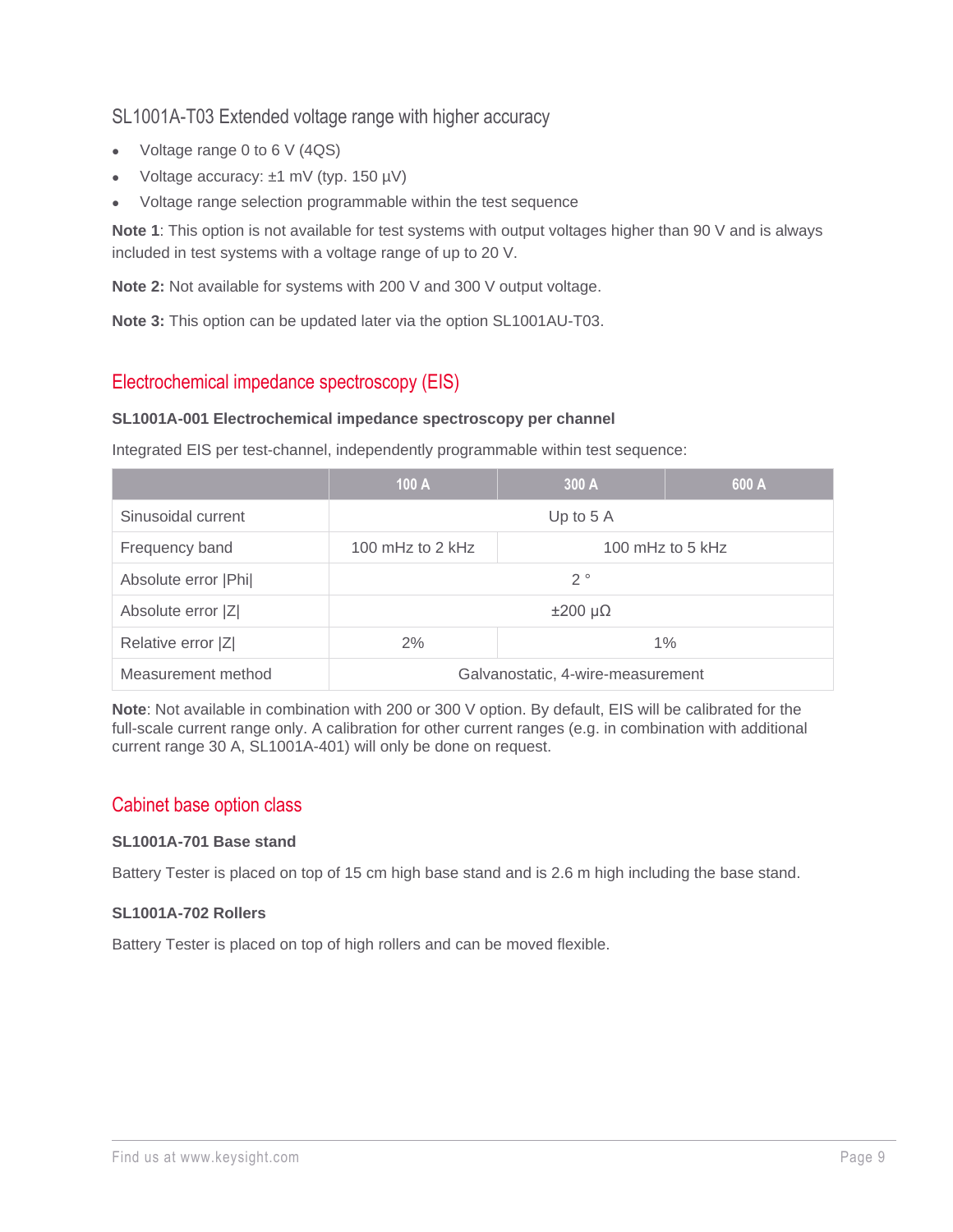# <span id="page-9-0"></span>System cooling option class

#### **SL1001A-K02 Air cooling with compressor**

- Roof fan IP54 for compression refrigeration
- Monitoring of interior temperature

**Note:** Only available for selected systems with comparatively low system power. Air cooling causes additional noise and increases the heat released into the laboratory air.

#### **SL1001A-K03 Water cooling**

- Water/air heat exchanger
- Heat transfer: max.  $10\%$  of total output power<sup>1</sup>
- Intake: ¾ ", 6 to 20 °C
- Return: ¾ ", max. 30 °C
- Max. inlet pressure: 6 bar, without pressure impact, pressure difference >1 bar

 $1$  e.g. total output power = 96 kW, max. heat transfer = 9.6 kW

## <span id="page-9-1"></span>Test bench guard-ready tester hardware options

#### **SL1079A-CM1 Manual parallel connection**

- Support of manual parallel connection of up to two Battery Test channels by the TBG.
- Monitoring the current and voltage limit values of the respective director of the redundant measurement in parallel operation.
- Sum formation of the individual flows of the redundant measurement to the correct monitoring of the current limits in parallel operation.

#### **SL1079A-CM2 Automated parallel connection of two channels**

- Up to three automated parallel connections of two channels each.
- Detection of the automatic parallel connection of two channels of each Battery Test Bench about the state of the cross-contact.
- Automatic monitoring of the current and voltage limits of the respective director of the redundant measurement in parallel operation.
- Automatic totals of the individual flows of the redundant measurement for the correct monitoring of the current limits in parallel operation.
- Integration of standard input signals "status cross-contact channel x".

**Note:** Not available for 100 A Systems. Requires "option automatic parallel connection" in the Battery test system as well as option "option integration redundant current and voltage measurement". The power leads between the test system and the DUT must be designed for double the output current. Connecting two channels in parallel has no effect on the voltage accuracy. The offset of the current accuracy is multiplied by two. The error of the measured value [%] is not affected.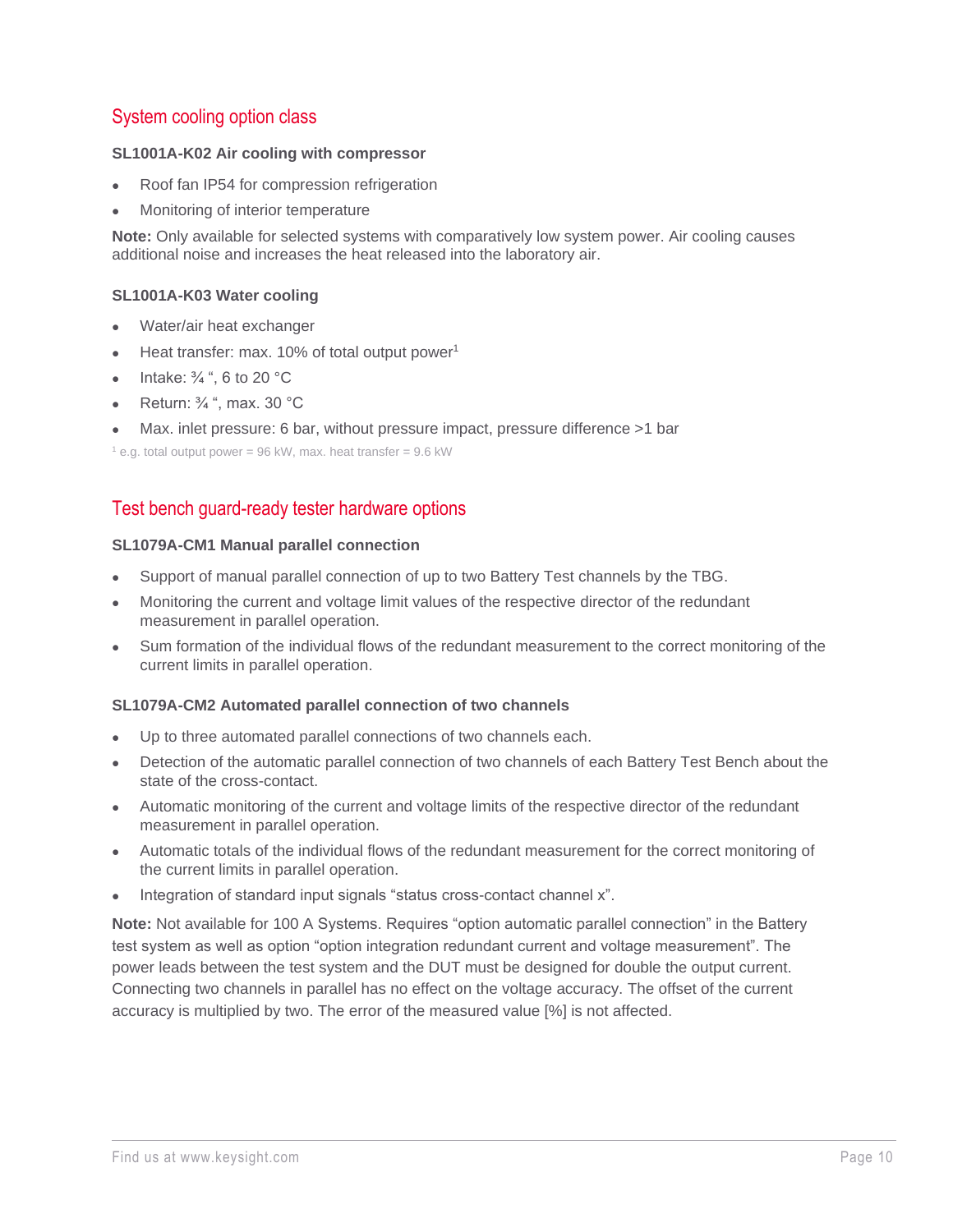#### **SL1079A-CM3 Redundant current/voltage measurement – up to 6 channels**

Redundant DUT current and voltage measurement

- CAN Bus with 500 kBaud
- Data rate 16 2/3 Hz per measuring signal (connection via CAN-Bus controller)
- Measurement accuracy  $±1\%$  from measurement range of current and voltage

**Note**: Only in combination with the test bench guard option redundant current/voltage measurement.

# <span id="page-10-0"></span>Project Management, Consulting and Installation Services

Service features depends highly on the facilities, expertise of the customer and overall scope of the project. For that reason, it is not possible to give exact service efforts without knowing the requirements and goals of the customer. Keysight is offering the following services to secure a successful project execution and to reduce the ramp-up time for our customers.

## PS-XPM-100-SL Project management services

Keysight recommends Project management services for each test bench project. By ordering the Project management services, an experienced project manager is dedicated to your project and acts as a direct communication interface from Keysight to the customer's project management team. The project manager takes over the responsibility:

- To develop and manage the project plan.
- To track project progress and milestones.
- Communication project status regularly and ensure any unscheduled project events or project deviations are communicated and promptly discussed with the customer project team.
- To provide complete and accurate project documentation to the customer.

## PS-XINS-100-SL Project installation services

These services provide installation expertise to manage, deliver and coordinate local facilities installation for the test bench. Specific installation efforts depend on the customer's individual facility, the locally available power and cooling and the test bench being delivered.

## PS-XENG-100-SL Project engineering services

Project engineering services provide specialized engineering services during project development and implementation. The customers project team will have access to engineering expertise to aid in various tasks specific to their project including but not limited to – safety matrix and test bench guard, facilities and lab layout, special power requirements, etc.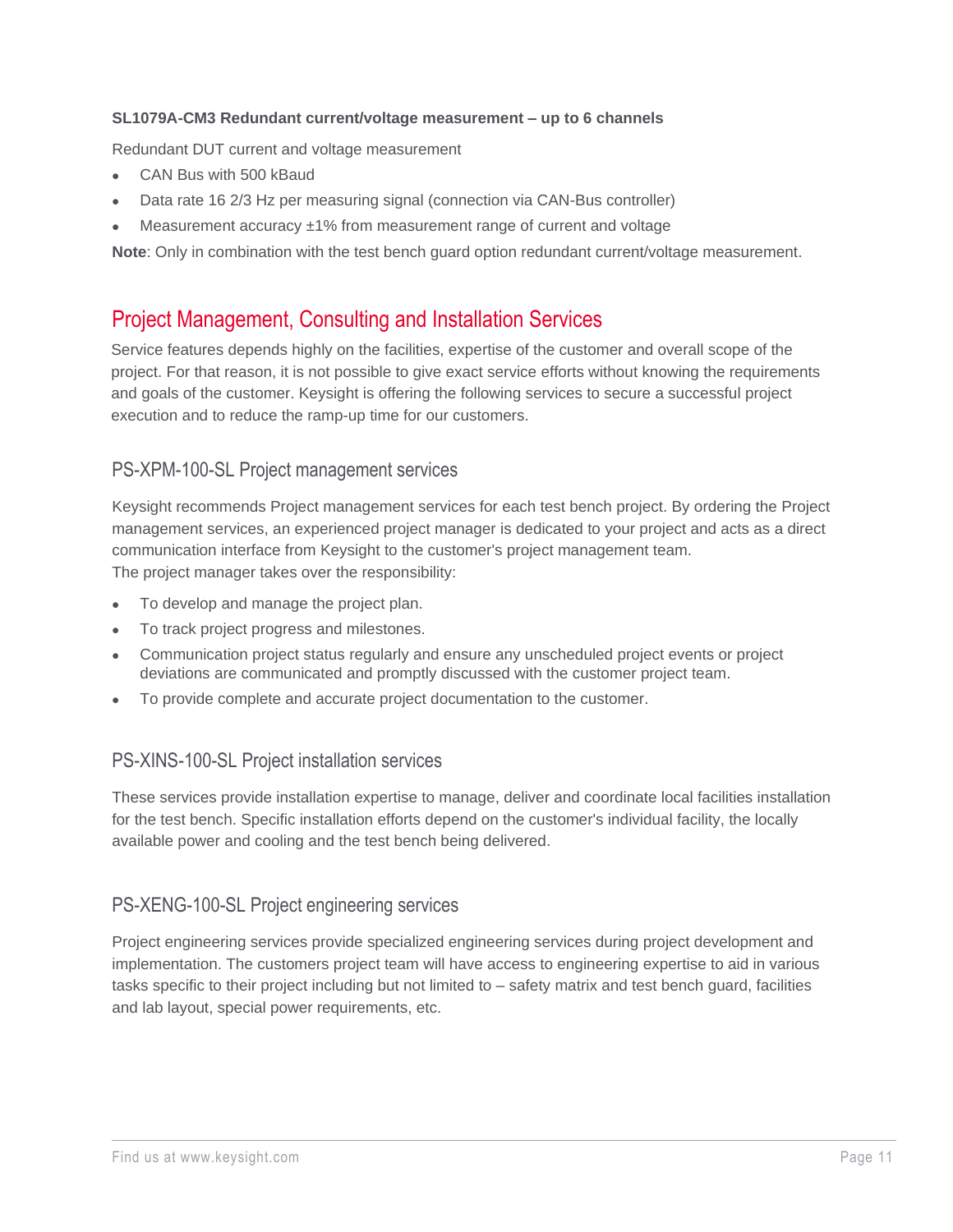# PS-XCOM-100-SL Project commissioning services

Project commissioning services for the test solution provide an experienced test bench engineer to validate and complete the test bench setup in readiness for the customer's initial usage. It includes validating specific hardware and software configurations per the project requirements and any specific consulting agreed to beforehand, given the test bench's customer-specific usage.

# <span id="page-11-0"></span>Education Service

Education Service provides insight into the solution setup and quickly prepares your team to use the solution. Keysight experts help you optimize your usage of Keysight solutions whether through integration or optimization of performance. Receive training at your site to gain the confidence to make accurate, efficient, fast, and repeatable measurements, every time.

# PS-S40-01 Startup assistance

#### **Instrument fundamentals and operations starter training**

- Switching a system on, order of instruments
- Getting a system in ready mode (software & hardware)
- Resetting system & safety matrix after emergency off
- Connect cables to DUT
- Setting up a system in software and start a test
- System care

## PS-S40-02 Advanced training

#### **Technology and measurement science standard training**

- User interface
- Programming examples and exercises
- Details on system warnings/errors and how to react to them

## PS-XPS-100 Premium consulting

#### **Custom training to focus on your application**

• Customized content based on customer needs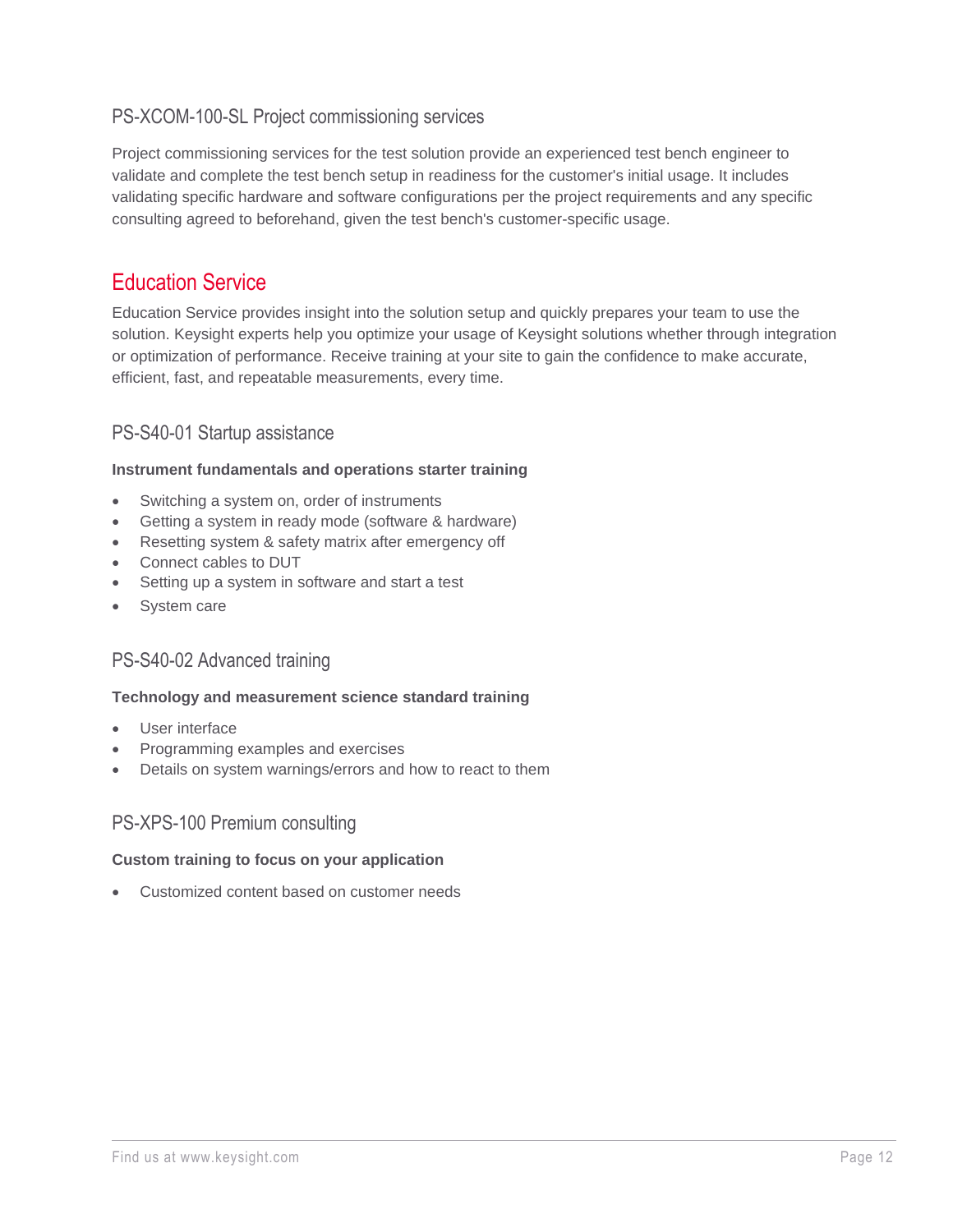# <span id="page-12-0"></span>KeysightCare Solutions

The KeysightCare Solutions provide comprehensive coverage for all support needs, including all hardware support and technical support.

Two levels of post-delivery solution support are available:

- KeysightCare Premium Solution Support Prioritized support designed to minimize down time with committed technical support response times and hardware support turnaround times.
- KeysightCare Basic Solution Support complete solution coverage for installations where uptime is less critical. Includes technical support and hardware support with non-committed response times.

Both Premium and Basic Solution support include on-site options. This is necessary for large installations and an option for smaller solutions (such as some portable solutions).

#### Service deliverables

|                                                         | <b>KeysightCare Solution</b><br><b>Basic</b>                                                       | <b>KeysightCare Solution</b><br>Premium                                     |
|---------------------------------------------------------|----------------------------------------------------------------------------------------------------|-----------------------------------------------------------------------------|
|                                                         | <b>Onsite</b><br>R-55L-001-X7                                                                      | <b>Onsite</b><br>R-55M-001-X7                                               |
|                                                         | Technical support (Application and solution specific for both hardware and software <sup>1</sup> ) |                                                                             |
| Self-service web portal &<br>knowledge center, 24/7     | ✓                                                                                                  | $\checkmark$                                                                |
| <b>Technical support</b><br>response times              | 2 business days                                                                                    | 4 business hours <sup>3</sup>                                               |
| Weekend support<br>available on request <sup>2</sup>    | $\times$                                                                                           | $\checkmark$                                                                |
| On-site technical support<br>response time <sup>2</sup> | 7 business days <sup>2</sup>                                                                       | 3 business days <sup>2</sup>                                                |
| Software configuration                                  | ✓                                                                                                  |                                                                             |
| support <sup>1</sup>                                    | remote                                                                                             | remote or onsite <sup>4</sup>                                               |
| Solution hardware support <sup>5</sup>                  |                                                                                                    |                                                                             |
| Repair service coverage                                 | ✓                                                                                                  | ✓                                                                           |
| Repair service turnaround<br>or onsite response time    | 7 business days response                                                                           | 3 business days response                                                    |
| Calibration service <sup>4</sup>                        | ✓                                                                                                  | ✓                                                                           |
| Calibration type                                        | Keysight Calibration                                                                               | Keysight Calibration +<br>Measurement Uncertainty +<br><b>Guard Banding</b> |
| Calibration turnaround or<br>onsite response time       | mutually scheduled                                                                                 | priority scheduled                                                          |
| Preventive maintenance <sup>8</sup>                     | X.                                                                                                 | ✓                                                                           |
| Preventive maintenance<br>frequency                     | $\times$                                                                                           | twice a year                                                                |
| Application of service<br>notes <sup>6</sup>            | ✓<br>mandatory notes only                                                                          | ✓<br>mandatory and<br>recommended notes                                     |
| Customer care review<br>twice a year on request         | $\times$                                                                                           | ✓                                                                           |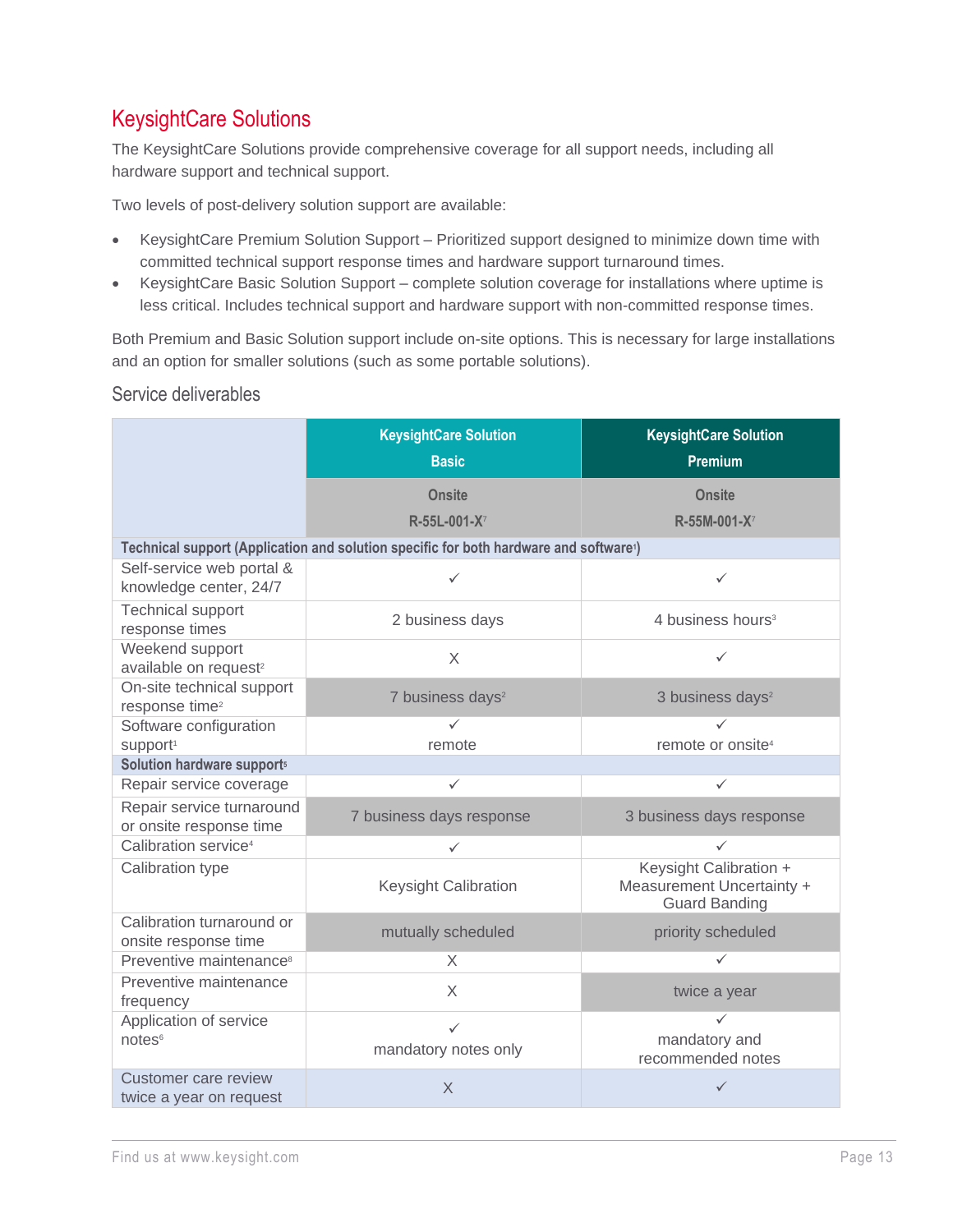- <sup>1</sup> KeysightCare Software Agreement required for software support including software updates and notifications. Onsite support at the discretion of Keysight.
- <sup>2</sup> Onsite technical support is provided or at the discretion of Keysight. Weekend support is only available for existing tickets by prior arrangement.
- <sup>3</sup> Technical support response times may vary for specific solutions.
- <sup>4</sup> Annual calibration service and calibration after repair if applicable is included for instruments that require calibration.
- <sup>5</sup> Offering may be different by country. Certain solution configurations are not applicable for return to Keysight. Please contact regional representatives.
- <sup>6</sup> We perform application of service notes during scheduled service events.
- <sup>7</sup> When ordering, update with the relevant (Solution Product Number (SPN) based on the length of service required (e.g. -1, -2, -3, or -5 for 1 year, 2 years, 3 years or 5 years)
- <sup>8</sup> 3<sup>rd</sup> party products are excluded for basic and premium packages

#### Find out more about KeysightCare Service and Support [here.](https://www.keysight.com/zz/en/products/services/keysightcare-service-and-support.html)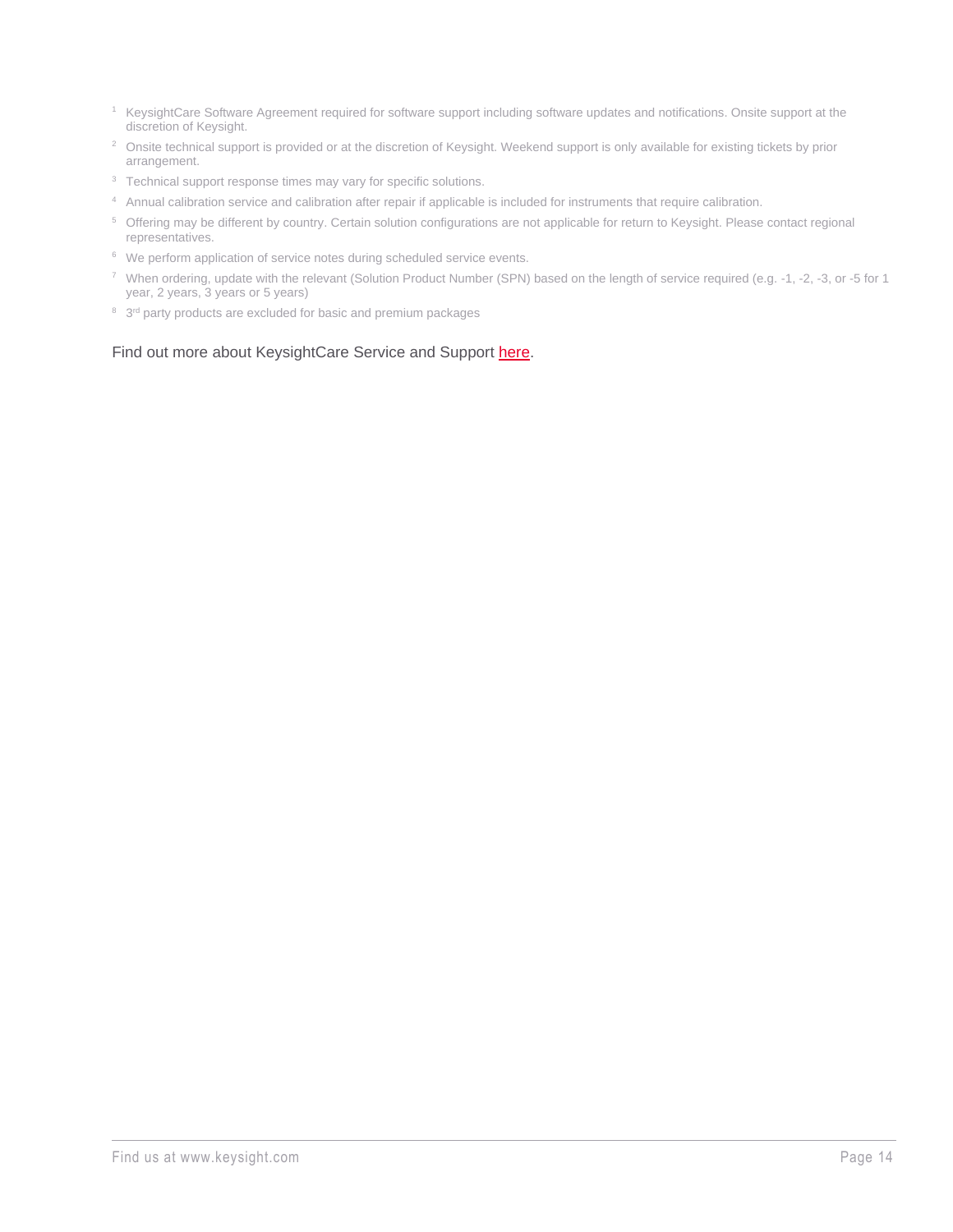# <span id="page-14-1"></span><span id="page-14-0"></span>Extend the Capabilities of your Scienlab Battery Test System Software to control battery test systems

Keysight provides battery test system software that starts with Scienlab Energy Storage Discover to control your individual battery test systems such as the SL1001A and extends to PathWave Lab Operations for Battery Test to manage and coordinate your entire battery testing laboratory with multiple systems used to test cells, modules, and battery packs.

# SL1091A Scienlab Energy Storage Discover

Scienlab Energy Storage Discover (ESD) is the intuitive test-software environment for developing, performing, and analyzing tests for an individual test system.



Scienlab Energy Storage Discover controls individual test systems

- Central controlling component for all Keysight Scienlab-brand energy storage test environments.
- Comprehensive overview, user-friendly operation, easy-to-learn.
- Powerful visualization of tests and results.
- Several ESD offline versions support creating test programs.
- Available simulation environment for offline test.
- Ethernet communication with the battery test system.
- Easy integration with external control and monitoring software via optional standardized remoteinterface.
- Holistic vehicle emulation from the perspective of battery cell, module and pack levels.
- Support for Windows 7 and 10. Single software license per workstation.
- Integration of external components into the test environment and process, such as environmental chambers, cooling and heating equipment, or optional Scienlab-brand Measurement and Control Modules.

Find out more about Scienlab Energy Storage Discover [here.](https://www.keysight.com/zz/en/products/hev-ev-grid-emulators-and-test-systems/sl1091a-scienlab-energy-storage-discover-software.html)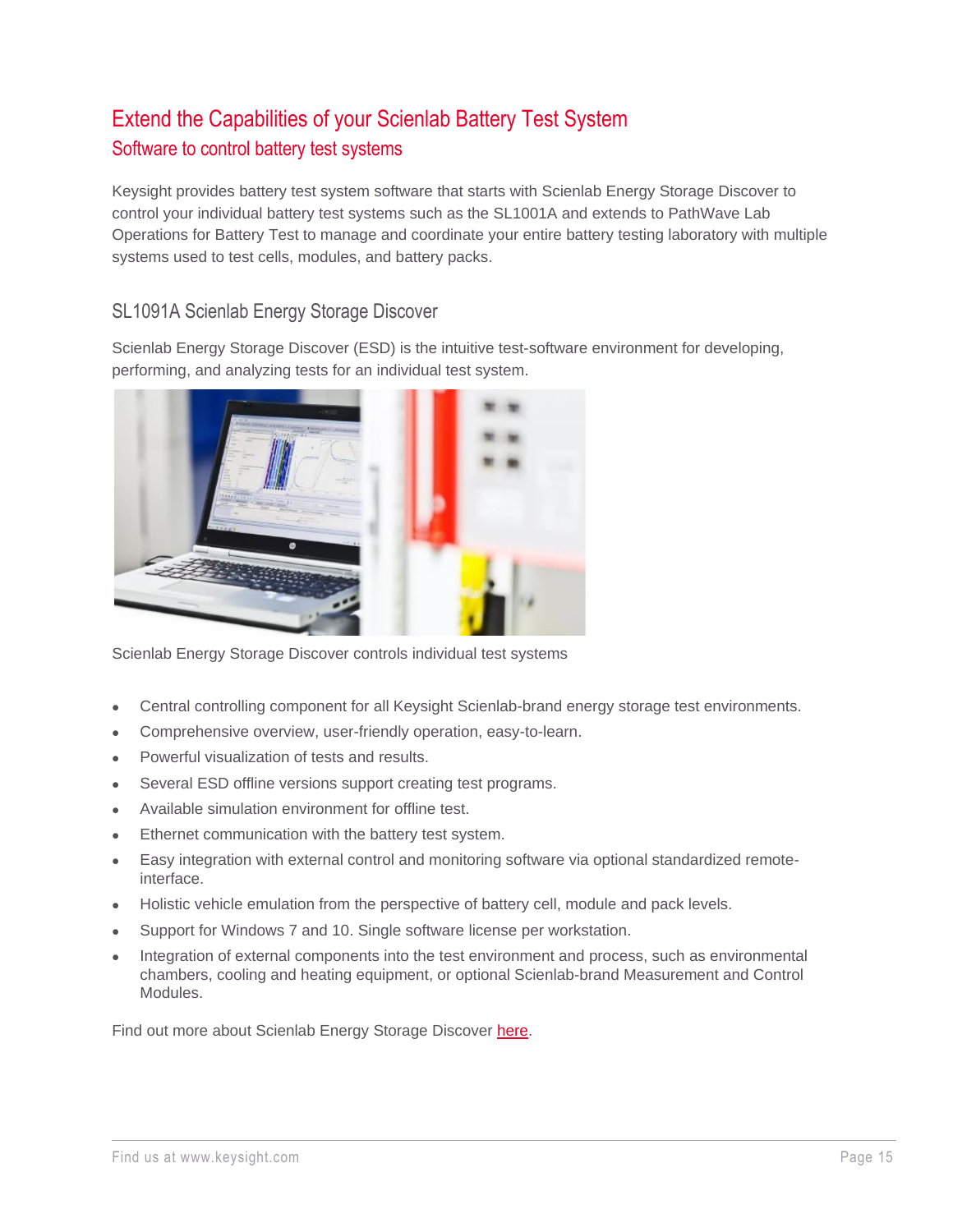# EP1150A PathWave Lab Operations for Battery Test

PathWave Lab Operations for Battery Test enables efficient planning and coordination of your entire battery test laboratory. It manages all resources, including test facilities, test systems, and your test objects or devices under test (DUTs). PathWave Lab Operations for Battery Test provides an integrated, web-based lab management platform that helps you modernize your test workflows, eliminating legacy paper-based processes, and increasing data integrity and traceability.

This powerful set of tools helps you to improve test throughput for all the cells and batteries you need to test, to fulfill the testing requirements for your projects on-schedule, and to optimize test asset utilization.



Figure 3. PathWave Lab Operations for Battery Test manages multiple test systems in a laboratory

- Easily register and track test objects in your lab.
- Quickly analyze your data and statistics.
- Organize your test lab workflow, documents, lab orders, and tasks.
- Plan and optimize your test capacities and sequences.
- Share and control test plans, results, data, and other documents. Collaboration and discussion among lab staff become easy and productive.
- Remotely control your lab and its devices anywhere, anytime.
- Manage and route notifications to your preferred device or email service.
- Automated, networked, and scalable for any size of testing lab up to thousands of channels.

Find out more about PathWave Lab Operations for Battery Test [here.](https://www.keysight.com/zz/en/products/hev-ev-grid-emulators-and-test-systems/ep1150a-pathwave-lab-operations-for-battery-test.html)